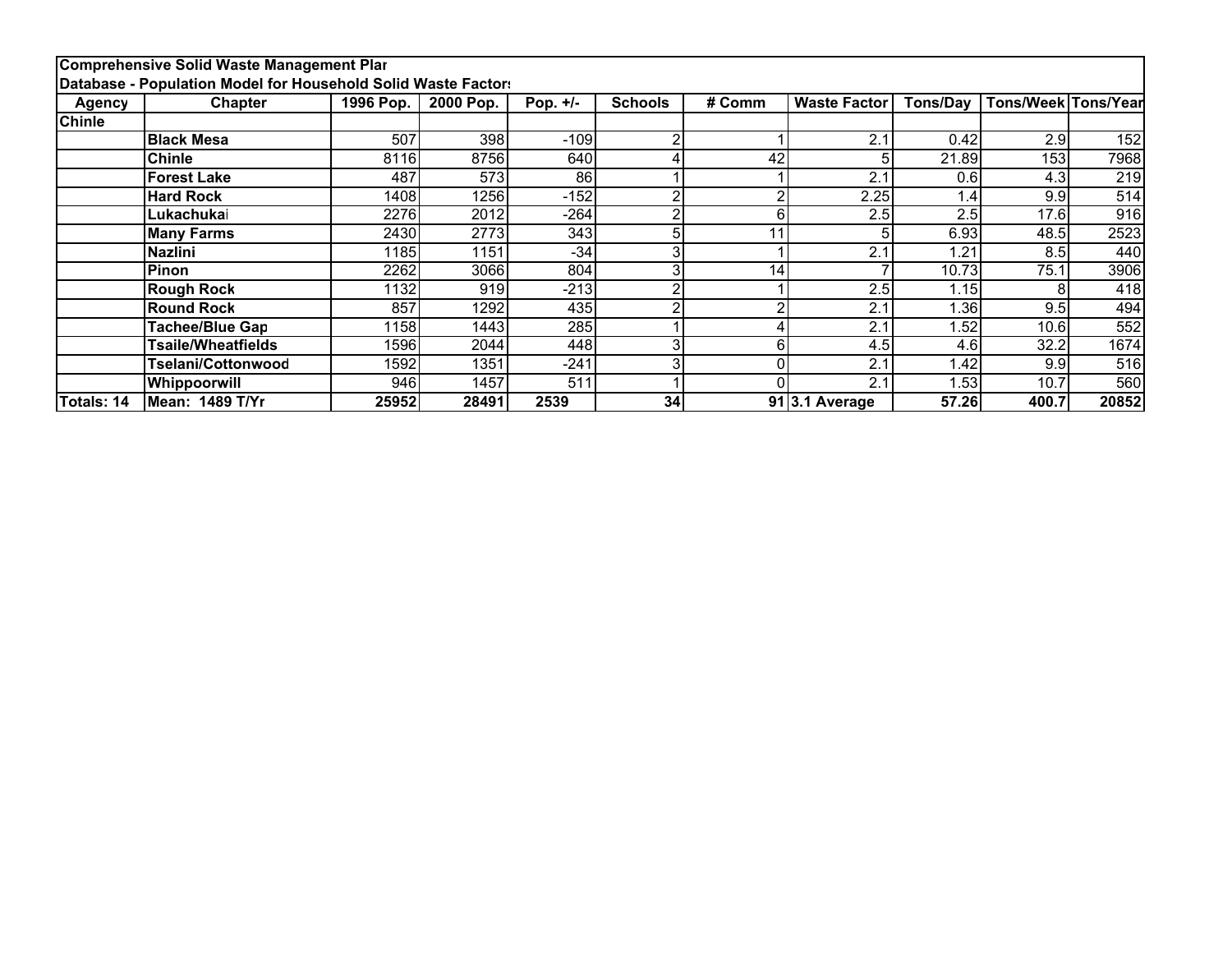|                | <b>Comprehensive Solid Waste Management Plar</b><br>Database - Population Model for Household Solid Waste Factors |                  |                  |                  |                |                 |                     |                  |                            |                  |
|----------------|-------------------------------------------------------------------------------------------------------------------|------------------|------------------|------------------|----------------|-----------------|---------------------|------------------|----------------------------|------------------|
| <b>Agency</b>  | <b>Chapter</b>                                                                                                    | 1996 Pop.        | 2000 Pop.        | Pop. $+/-$       | <b>Schools</b> | # Comm          | <b>Waste Factor</b> | <b>Tons/Day</b>  | <b>Tons/Week Tons/Year</b> |                  |
| <b>Eastern</b> | <b>Alamo</b>                                                                                                      | 1390             | 2072             | 682              | 4              | 4               | 2.25                | 2.33             | 16.3                       | 849              |
| Navajo         | <b>Baca/Prewitt</b>                                                                                               | 752              | 889              | 137              | 3              | 8               | 3.5                 | 1.56             | 10.9                       | 566              |
|                | <b>Becenti</b>                                                                                                    | 350              | 506              | 156              |                | $\Omega$        | 2.1                 | 0.53             | $\overline{3.7}$           | 193              |
|                | <b>Breadsprings</b>                                                                                               | 1324             | 1017             | $-307$           |                |                 | $\overline{2.1}$    | 1.07             | 7.5                        | 389              |
|                | <b>Casamero Lake</b>                                                                                              | 624              | 549              | $-75$            | $\overline{2}$ |                 | 2.1                 | 0.58             | 4                          | 210              |
|                | Chichiltah                                                                                                        | 1679             | 1692             | $\overline{13}$  | 4              |                 | 2.5                 | $\overline{2.1}$ | 14.8                       | 770              |
|                | <b>Churchrock</b>                                                                                                 | 1921             | 2802             | 881              | $\overline{2}$ | 5               | $\overline{2.5}$    | $\overline{3.5}$ | $\overline{24.5}$          | 1275             |
|                | <b>Counselor</b>                                                                                                  | 1547             | 1018             | $-529$           | 3              | 9               | 2.5                 | 1.27             | 8.9                        | 463              |
|                | <b>Crownpoint</b>                                                                                                 | 2852             | 2906             | $\overline{54}$  | $\overline{8}$ | $\overline{12}$ | $\overline{5.5}$    | 7.99             | 55.9                       | 2909             |
|                | Huerfano                                                                                                          | 2591             | 2366             | $-225$           | 3              | 6               | $\overline{2.5}$    | 2.96             | 20.7                       | 1077             |
|                | lyanbito                                                                                                          | 1058             | 1034             | $-24$            | 3              | $\Omega$        | 2.1                 | 1.08             | 7.6                        | 395              |
|                | <b>Lake Valley</b>                                                                                                | 480              | 442              | $-38$            | 3              | 5               | $\overline{3.5}$    | 0.77             | $\overline{5.4}$           | 282              |
|                | <b>Little Water</b>                                                                                               | 692              | 571              | $-121$           | 1              | 1               | $\overline{2.1}$    | 0.6              | 4.2                        | 218              |
|                | <b>Manuelito</b>                                                                                                  | $\overline{702}$ | 358              | $-344$           | 1              | $\mathbf 0$     | $\overline{2.1}$    | 0.38             | $\overline{2.6}$           | 137              |
|                | <b>Mariano Lake</b>                                                                                               | 784              | 870              | 86               | 3              | 4               | 2.25                | 0.98             | 6.9                        | 357              |
|                | Nageezi                                                                                                           | 1063             | 1003             | $-60$            | $\overline{2}$ | 11              | 3                   | 1.5              | 10.5                       | 548              |
|                | Nahodishgish                                                                                                      | 341              | 404              | 63               | 1              | $\Omega$        | $\overline{2.1}$    | 0.42             | 3                          | 154              |
|                | <b>Ojo Encino</b>                                                                                                 | 705              | 709              | 4                | $\overline{2}$ |                 | 2.1                 | 0.74             | $\overline{5.2}$           | 271              |
|                | <b>Pinedale</b>                                                                                                   | 640              | 1129             | 489              |                | Δ               | $\overline{2.1}$    | 1.19             | 8.3                        | 432              |
|                | <b>Pueblo Pintado</b>                                                                                             | $\overline{501}$ | 464              | $-37$            |                | 5               | 3.5                 | 0.81             | $\overline{5.7}$           | 296              |
|                | Ramah                                                                                                             | 1232             | 1676             | 444              | 1              | $\overline{20}$ | 6                   | 5                | 35.2                       | 1830             |
|                | <b>Red Rock</b>                                                                                                   | 1094             | 2030             | 936              | $\overline{2}$ | $\Omega$        | $\overline{2.1}$    | 2.13             | 14.9                       | 776              |
|                | <b>Rock Springs</b>                                                                                               | 1799             | 992              | $-807$           | 3              | $\overline{15}$ | 4                   | 2                | 13.9                       | $\overline{722}$ |
|                | <b>Smith Lake</b>                                                                                                 | $\overline{551}$ | 1067             | $\overline{516}$ | $\overline{2}$ | 5               | $\overline{2.1}$    | 1.12             | 7.8                        | 408              |
|                | <b>Standing Rock</b>                                                                                              | 259              | 680              | 421              | 3              |                 | $\overline{2.1}$    | 0.71             | 5                          | 260              |
|                | Thoreau                                                                                                           | 1916             | 1450             | $-466$           | $\overline{6}$ | $\overline{15}$ | 6                   | 4.35             | $\overline{30.5}$          | 1583             |
|                | <b>Tohajiilee</b>                                                                                                 | 1305             | 1649             | 344              | $\overline{2}$ |                 | $\overline{2.5}$    | $\overline{2.1}$ | 14.4                       | 750              |
|                | <b>Torreon/Star Lake</b>                                                                                          | 1483             | 1818             | 335              | $\overline{2}$ | $\overline{2}$  | 2.5                 | 2.27             | $\overline{16}$            | 827              |
|                | <b>Tsayatoh</b>                                                                                                   | 1556             | $\overline{747}$ | $-809$           | 1              | $\overline{31}$ | 5                   | 1.87             | 13.1                       | 680              |
|                | <b>Whitehorse Lake</b>                                                                                            | 673              | 547              | $-126$           | $\overline{1}$ | $\Omega$        | $\overline{2.1}$    | 0.57             | 4.02                       | 209              |
|                | <b>Whiterock</b>                                                                                                  | 219              | $\overline{60}$  | $-159$           | $\overline{2}$ | O               | $\overline{2.1}$    | 0.06             | 0.44                       | 23               |
| Totals: 31     | Mean: 641 T/Yr                                                                                                    | 34083            | 35517            | 1434             | 74             |                 | 165 2.9 Average     | 54.54            | 381.86                     | 19859            |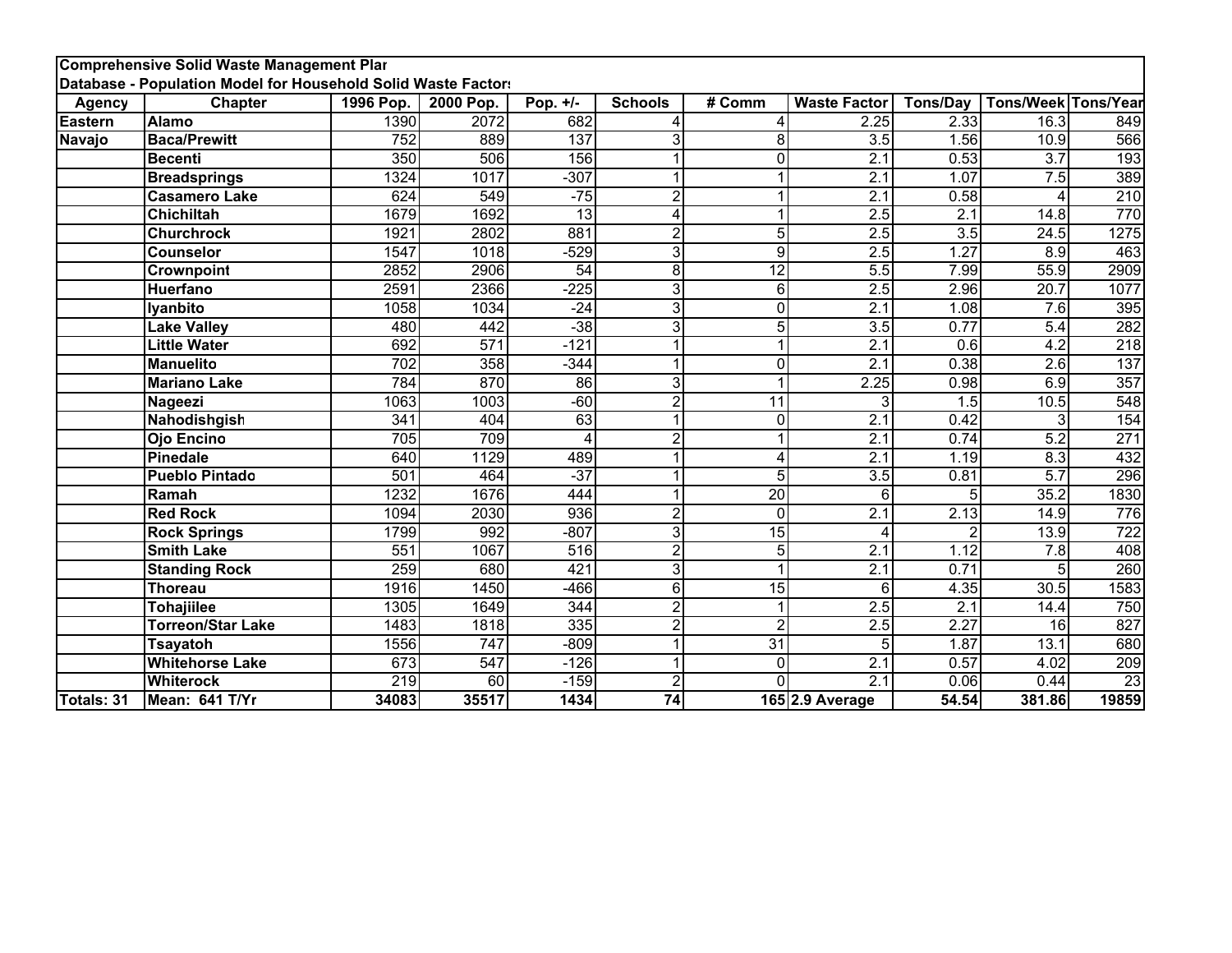|                 | <b>Comprehensive Solid Waste Management Plar</b>              |                  |                  |                  |                |                 |                     |                  |                     |                  |
|-----------------|---------------------------------------------------------------|------------------|------------------|------------------|----------------|-----------------|---------------------|------------------|---------------------|------------------|
|                 | Database - Population Model for Household Solid Waste Factors |                  |                  |                  |                |                 |                     |                  |                     |                  |
| <b>Agency</b>   | Chapter                                                       | 1996 Pop.        | 2000 Pop.        | Pop. +/-         | <b>Schools</b> | # Comm          | <b>Waste Factor</b> | <b>Tons/Day</b>  | Tons/Week Tons/Year |                  |
| Fort            | <b>Cornfields</b>                                             | 588              | 830              | 242              |                |                 | 2.1                 | 0.87             | 6.1                 | 317              |
| <b>Defiance</b> | <b>Coyote Canyon</b>                                          | 1366             | 957              | $-409$           |                |                 | $\overline{2.1}$    | 1.01             |                     | 366              |
|                 | <b>Crystal</b>                                                | 818              | $\overline{778}$ | $-40$            | $\overline{2}$ | $\Omega$        | $\overline{2.1}$    | 0.82             | 5.7                 | 297              |
|                 | <b>Dilkon</b>                                                 | 1939             | 2206             | 267              | $\overline{2}$ | 6               | 3.5                 | 3.86             | 27                  | 1405             |
|                 | <b>Fort Defiance</b>                                          | 6772             | 5754             | $-1018$          | 5              | 13              |                     | 11.5             | 80.6                | 4189             |
|                 | Ganado                                                        | 2858             | 3030             | $\overline{172}$ | 4              | 14              | 6.3                 | 9.5              | 66.8                | 3474             |
|                 | <b>Greasewood Springs</b>                                     | 1286             | 1408             | 122              | $\overline{2}$ | Δ               | 2.5                 | 1.76             | 12.3                | 641              |
|                 | <b>Houck</b>                                                  | 1498             | 1529             | 31               |                | $\overline{24}$ | 6                   | 4.6              | $\overline{32}$     | 1670             |
|                 | <b>Indian Wells</b>                                           | 1287             | 970              | $-317$           |                | $\overline{2}$  | $\overline{2.1}$    | 1.02             | $\overline{7.1}$    | 371              |
|                 | Jeddito                                                       | 1163             | 1299             | 136              | $\overline{2}$ | $\Omega$        | 2.5                 | 1.62             | 11.4                | 591              |
|                 | <b>Kinlichee</b>                                              | 1454             | 1404             | $-50$            | $\overline{2}$ | O               | $\overline{2.1}$    | 1.5              | 10.3                | 537              |
|                 | Klagetoh                                                      | 829              | 1037             | $\overline{208}$ |                | 3               | 2.1                 | 1.09             | 7.6                 | 396              |
|                 | <b>Low Mountain</b>                                           | 717              | 923              | 206              | $\overline{2}$ | $\Omega$        | 2.25                | 1.04             | $\overline{7.3}$    | $\overline{378}$ |
|                 | Lupton                                                        | 956              | 1000             | $\overline{44}$  |                | 11              | 5                   | $\overline{2.5}$ | 17.5                | 910              |
|                 | <b>Mexican Springs</b>                                        | 754              | 1318             | 564              |                | $\overline{2}$  | 2.1                 | 1.38             | 9.7                 | 504              |
|                 | <b>Nahata Dzill</b>                                           | $\overline{947}$ | 1452             | $\frac{1}{505}$  | 4              | $\overline{25}$ | 5                   | 3.63             | 25.4                | 1321             |
|                 | <b>Naschitti</b>                                              | 1678             | 1695             | $\overline{17}$  | 3              | 4               | $\overline{2.1}$    | 1.78             | 12.5                | 648              |
|                 | Oak Springs/Pine Spr.                                         | 484              | 613              | 129              | 3              | $\Omega$        | $\overline{2.1}$    | 0.64             | 4.5                 | 234              |
|                 | <b>Red Lake</b>                                               | 2468             | 2412             | $-56$            | 7              | 5               | 2.5                 | 3.02             | 21.1                | 1098             |
|                 | <b>Sawmill</b>                                                | 938              | 914              | $-24$            | $\overline{2}$ | 3               | $\overline{2.1}$    | 0.96             | 6.7                 | 349              |
|                 | <b>St. Michaels</b>                                           | 6152             | 6147             | $-5$             | 4              | 64              | 4                   | 12.3             | 86.1                | 4475             |
|                 | Steamboat                                                     | 1591             | 1668             | $\overline{77}$  |                | 4               | 2.5                 | 2.1              | 14.7                | 764              |
|                 | <b>Teesto</b>                                                 | 1137             | 934              | $-203$           | $\overline{2}$ | $\Omega$        | 2.25                | 1.1              | 7.4                 | 383              |
|                 | <b>Tohatchi</b>                                               | 1722             | 2076             | 354              | 8              | 4               | 5                   | 5.2              | 36.3                | 1889             |
|                 | <b>Twin Lakes</b>                                             | 2143             | 2251             | 108              | 2              |                 | 2.25                | 2.53             | 17.7                | $\overline{922}$ |
|                 | Whitecone                                                     | 932              | 1383             | 451              | $\overline{2}$ | $\Omega$        | $\overline{2.1}$    | 1.45             | 10.2                | 529              |
|                 | <b>Wide Ruins</b>                                             | 1431             | 1225             | $-206$           | $\overline{2}$ | n               | $\overline{2.1}$    | 1.29             | 9                   | 468              |
| Totals: 27      | Mean: 1423 T/Yr                                               | 45908            | 47213            | 1305             | 68             |                 | 197 3.6 Average     | 80.07            | 560                 | 29126            |